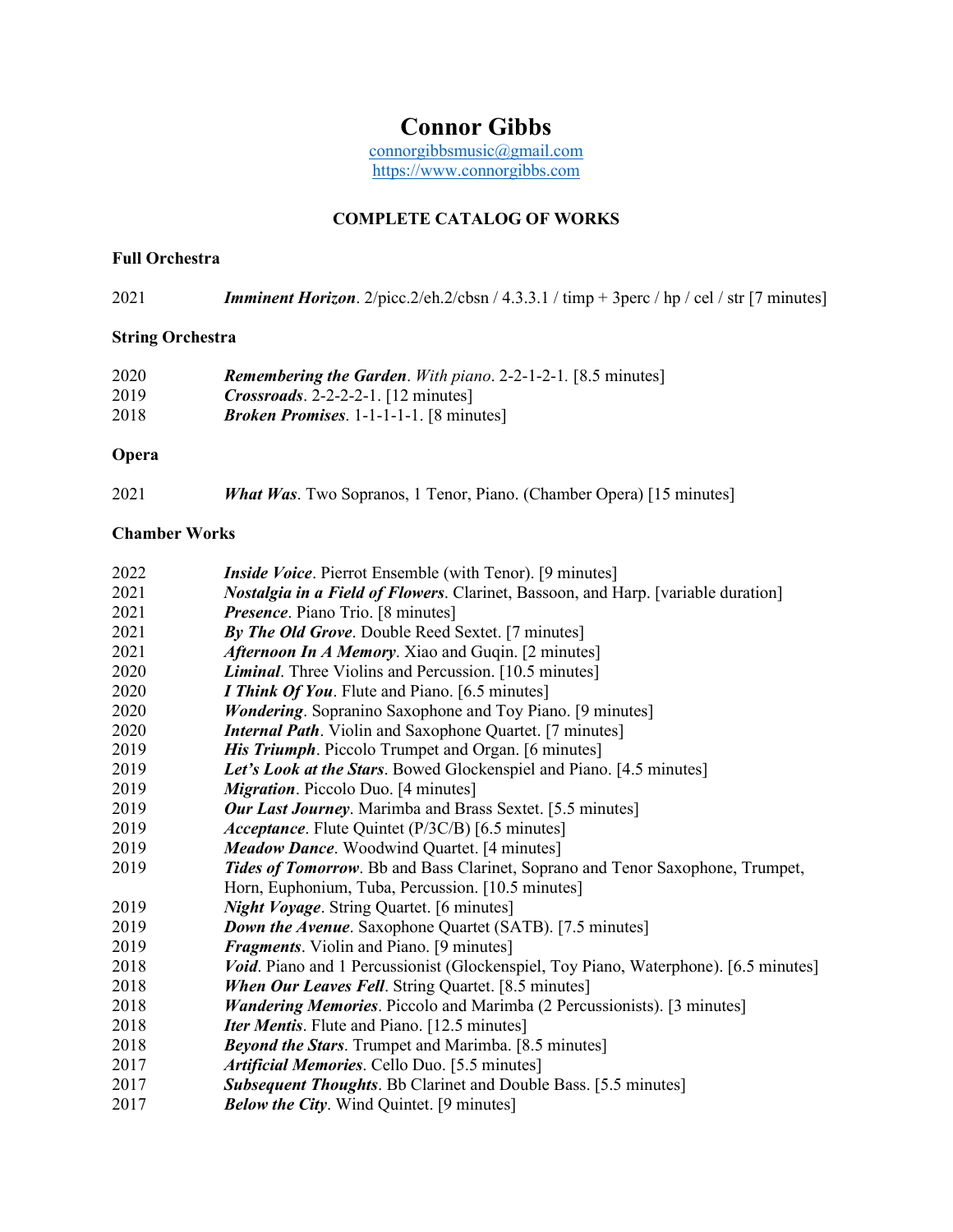| 2017 | <i>Mirage.</i> Clarinet, Vibraphone, Piano, Viola, Cello. [9 minutes] |
|------|-----------------------------------------------------------------------|
| 2016 | <i>Enfield Air.</i> Guitar Duo. [4.5 minutes]                         |
| 2015 | <b>The Beast in the Cave.</b> Flute, Violin, Guitar. [4 minutes]      |

#### **Solo Works**

| <b>What Was Left Behind.</b> English Horn. [7 minutes]                                 |
|----------------------------------------------------------------------------------------|
| <i>the ice is breaking.</i> Bassoon. [4 minutes]                                       |
| <b>Their Voice Inside Me. Cello.</b> [3 minutes]                                       |
| Toying Around. Bb Clarinet. [4 minutes]                                                |
| <b>Small Talk.</b> Oboe. [4 minutes]                                                   |
| <b>Dawn.</b> Bassoon. [5.5 minutes]                                                    |
| Tenparu ( $\bar{\tau}$ ). Soprano Saxophone. [3.5 minutes]                             |
| <i>Vanish.</i> Piano. [8 minutes]                                                      |
| Truth. Cello. [11 minutes]                                                             |
| Maybe Another Day. Horn or Euphonium. [3.5 minutes]                                    |
| <i>Memories of the Snowy Hillside.</i> 3-Octave Toy Piano or Vibraphone. [4.5 minutes] |
| <i>Lion</i> . Tuba. [3 minutes]                                                        |
| <i>Window.</i> Eb Clarinet. [5 minutes]                                                |
| <i>Watching the Sea.</i> Expanded Toy Piano. [6 minutes]                               |
| Lament of the Weary Traveler. Alto Flute. [2 minutes]                                  |
| a monday morning for a gentleman named thomas! Bassoon. [6 minutes.]                   |
| <b>Pond Skater.</b> Paetzold Recorder (Tenor or Basset). [2.5 minutes]                 |
| <i>Overcast</i> . Bass Flute. [5 minutes]                                              |
| <b>Constellation.</b> Toy Piano. [5 minutes]                                           |
| <b>The Infant's Grand Adventure.</b> Tenor Saxophone. [5 minutes]                      |
| <i>November Day. Piano.</i> [4.5 minutes]                                              |
|                                                                                        |

# **Open Instrumentation**

| 2021 | <b>Other Worlds.</b> [variable duration] |
|------|------------------------------------------|
| 2021 | <i>Trails</i> . [variable duration]      |
| 2021 | <i>Expansion</i> . [variable duration]   |

#### **Songs**

| 2020 | <b>Faces.</b> High Voice and Piano. [5 minutes]                  |
|------|------------------------------------------------------------------|
| 2020 | 2002 Musings. Tenor and Piano. [18 minutes]                      |
| 2020 | <b>The Brook.</b> Baritone or Tenor and Harp. [5 minutes]        |
| 2020 | <b>Remember.</b> High Voice and Piano. [5 minutes]               |
| 2018 | <b>Not Knowing.</b> Unaccompanied Baritone. [3 minutes]          |
| 2017 | <b>Essences.</b> Soprano or Countertenor and Piano. [10 minutes] |
| 2017 | <i>Façade</i> . Soprano and Piano. [3.5 minutes]                 |
| 2017 | <i>Aftermath</i> . Tenor and Piano. [5.5 minutes]                |

## **Choir**

| 2020 | <b>Travel.</b> SATB and Piano. [4 minutes]              |
|------|---------------------------------------------------------|
| 2019 | <i>Alive.</i> SATB and Piano. [6.5 minutes]             |
| 2019 | <b>The Swans.</b> SATB and Piano. [4.5 minutes]         |
| 2018 | <b>Under Your Wings.</b> SATB a Cappella. [4.5 minutes] |